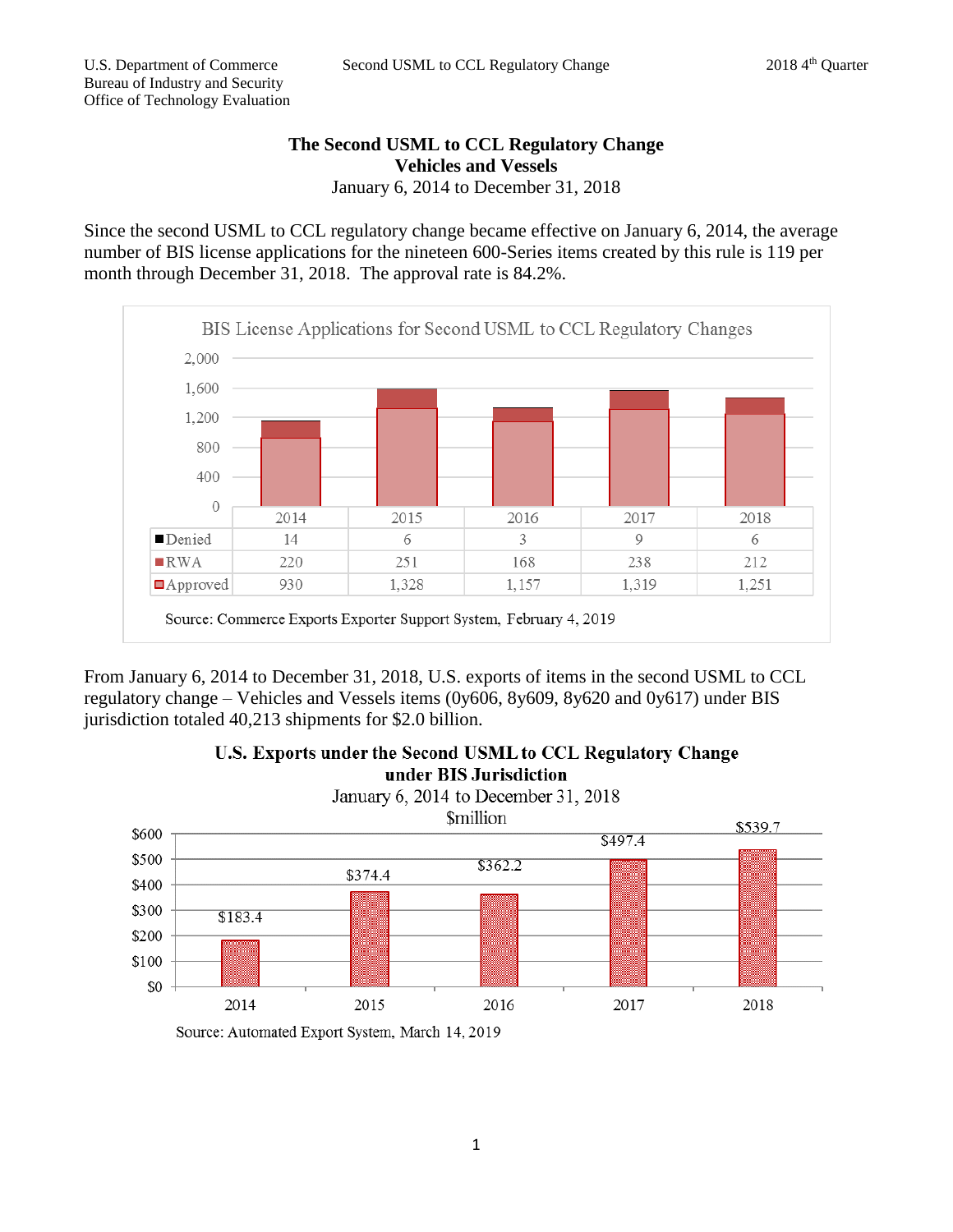

Source: Automated Export System, March 14, 2019

| The Second USML to CCL Regulatory Change-Vehicles and Vessels<br>Top 15 Destinations of U.S. Exports under BIS Jurisdiction by Value |                |                |                         |            |
|--------------------------------------------------------------------------------------------------------------------------------------|----------------|----------------|-------------------------|------------|
|                                                                                                                                      |                |                |                         |            |
|                                                                                                                                      |                | % of Total     | Value                   | % of Total |
| Country                                                                                                                              | Shipment Count | Shipment Count | <i><b>\$million</b></i> | Value      |
| South Korea                                                                                                                          | 6,566          | 16.3%          | \$328.1                 | 18.2%      |
| Israel                                                                                                                               | 3,705          | 9.2%           | \$325.7                 | 12.6%      |
| Canada                                                                                                                               | 8,219          | 20.4%          | \$235.1                 | 9.3%       |
| Saudi Arabia                                                                                                                         | 842            | 2.1%           | \$105.7                 | 8.2%       |
| Iraq                                                                                                                                 | 139            | 0.3%           | \$98.7                  | 3.7%       |
| Turkey                                                                                                                               | 779            | 1.9%           | \$80.1                  | 3.7%       |
| Japan                                                                                                                                | 3,220          | 8.0%           | \$79.8                  | 3.4%       |
| <b>United Kingdom</b>                                                                                                                | 6,146          | 15.3%          | \$67.2                  | 3.4%       |
| Germany                                                                                                                              | 1,497          | 3.7%           | \$58.0                  | 3.2%       |
| <b>United Arab Emirates</b>                                                                                                          | 493            | 1.2%           | \$52.9                  | 2.9%       |
| Australia                                                                                                                            | 1,016          | 2.5%           | \$51.7                  | 2.7%       |
| Egypt                                                                                                                                | 156            | 0.39%          | \$47.8                  | 2.4%       |
| Tunisia                                                                                                                              | 15             | 0.0%           | \$44.9                  | 1.8%       |
| Kuwait                                                                                                                               | 362            | 0.9%           | \$36.8                  | 1.6%       |
| Beligum                                                                                                                              | 202            | 0.5%           | \$34.8                  | 1.5%       |
| <b>Top 15 Total</b>                                                                                                                  | 33,357         |                | \$1,647.2               |            |
| Top 15 Total/                                                                                                                        |                |                |                         |            |
| <b>Grand Total</b>                                                                                                                   |                | 83.0%          |                         | 84.2%      |
| <b>Grand Total</b>                                                                                                                   | 40,213         |                | \$1,957.0               |            |
| Source: Automated Export System, March 15, 2019                                                                                      |                |                |                         |            |